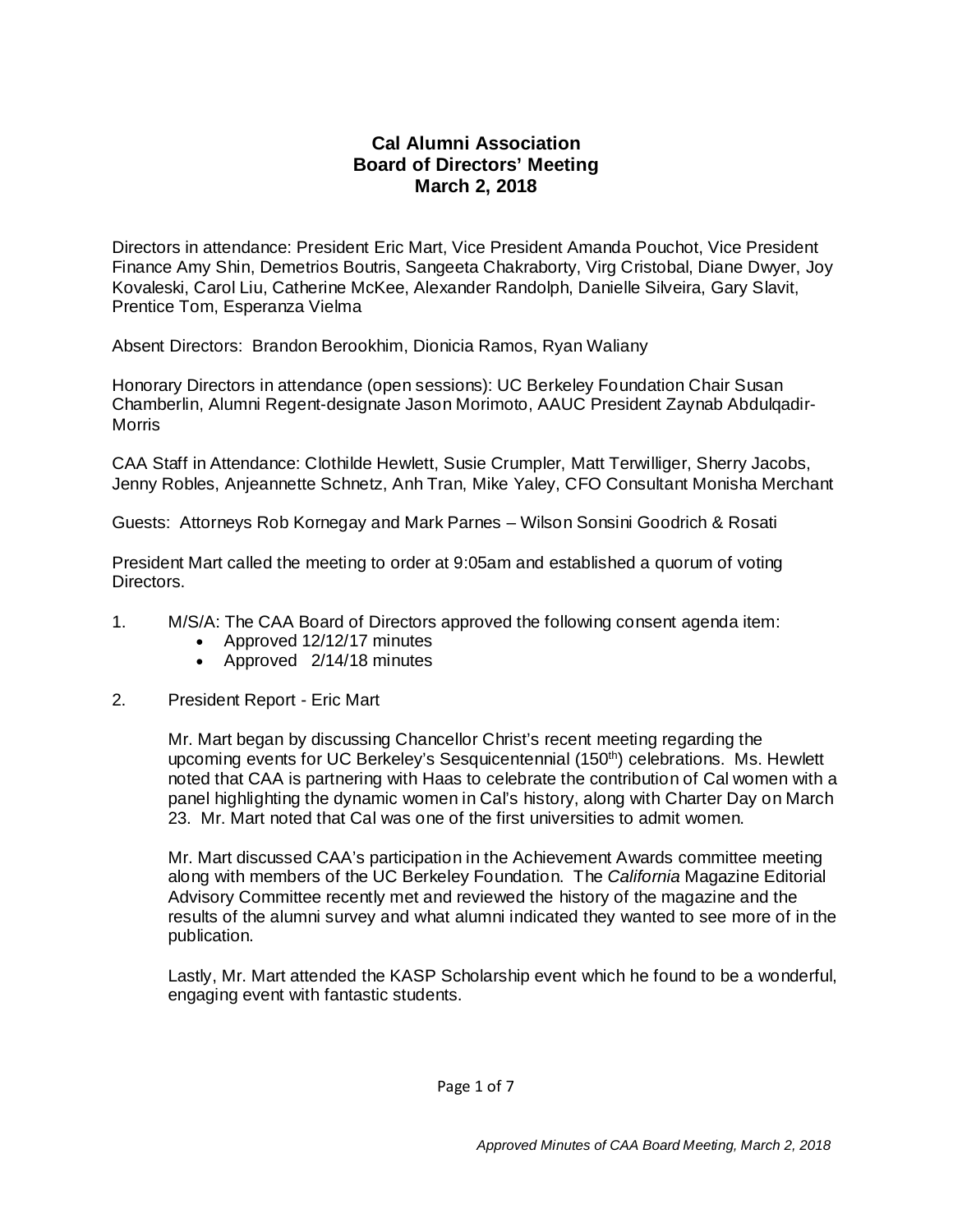## 3. Executive Director Report - Clothilde Hewlett

Ms. Hewlett noted that she was happy to report that CAA finished 2017 in a very strong financial position. This is largely due to CAA's diverse, well-managed portfolio along with responsible cash management. Part of CAA's portfolio, the "bonds" of the Association, are Pinecrest Operations, the Royalty Program and Membership. This enables CAA to invest in "stocks" that may be a bit riskier but could have great pay off. Last year, for example, CAA took the risk on the internally-operated Solar Eclipse Trip, which outperformed the expected return.

Additionally, Ms. Hewlett remarked that it is crucial that in a time where the University is having great financial strain, that CAA is nimble enough to fill the gaps and can partner with different departments. Ms. Hewlett detailed three gaps that CAA is filling. First, a major gap is in the area of diversity, primarily because CAA is not restricted by Proposition 209. For instance, CAA partnered with Black Engineering groups, Cal Black Alumni Groups, and Berkeley's Engineering Department to host the Celebration of Black Engineering, which was a massive success. Cal has produced more Black deans in engineering than any university in the United States. One of the founders was Gary S. May, the keynote speaker for the event and the Chancellor of UC Davis. Ms. Hewlett also noted that many CAA STEM Scholars attended the event. Additionally, CAA is working very closely with San Francisco Foundation to manage the African American Initiative.

Secondly, Ms. Hewlett noted that CAA has always had a strong partnership with Athletics, especially because CAA members and Athletics donors tend to be one and the same. Thirdly, Ms. Hewlett stated that CAA is increasing its connection to advocacy. For instance, many Cal chapter members are staffers of the executive branch of the California state government. On March 8, there will be a reception in Sacramento for Cal alumni which will precede the 150 Roadshow Chancellor Event in Sacramento at the California Museum.

Ms. Hewlett also mentioned the Leadership Luncheon on March 8 which will include the donors and the students they support. On March 10-11, CAA will be hosting the Alumni Volunteer Leadership Conference Reception, which will include corporate networks, volunteers and chapter leaders.

## 4. Regent Report - Jason Morimoto

Mr. Morimoto noted that UC has submitted a bid for the Los Alamos Laboratory, which is a key priority for the Regents currently. It is important because not only is it a premier facility that protects our nation's weapons, but UC sends a lot of students there to do internships and ultimately full time work. When the Regents met in January, there was a tuition increase proposal of approximately 2.7%. Ultimately, the Regents decided to table the discussion until May. Mr. Morimoto noted two key points. One is that there are a couple pockets of money that the UC is asking for help. UC had hoped for 4% from the government but ultimately ended up with 3%, a \$30 million gap in overall funding. UC is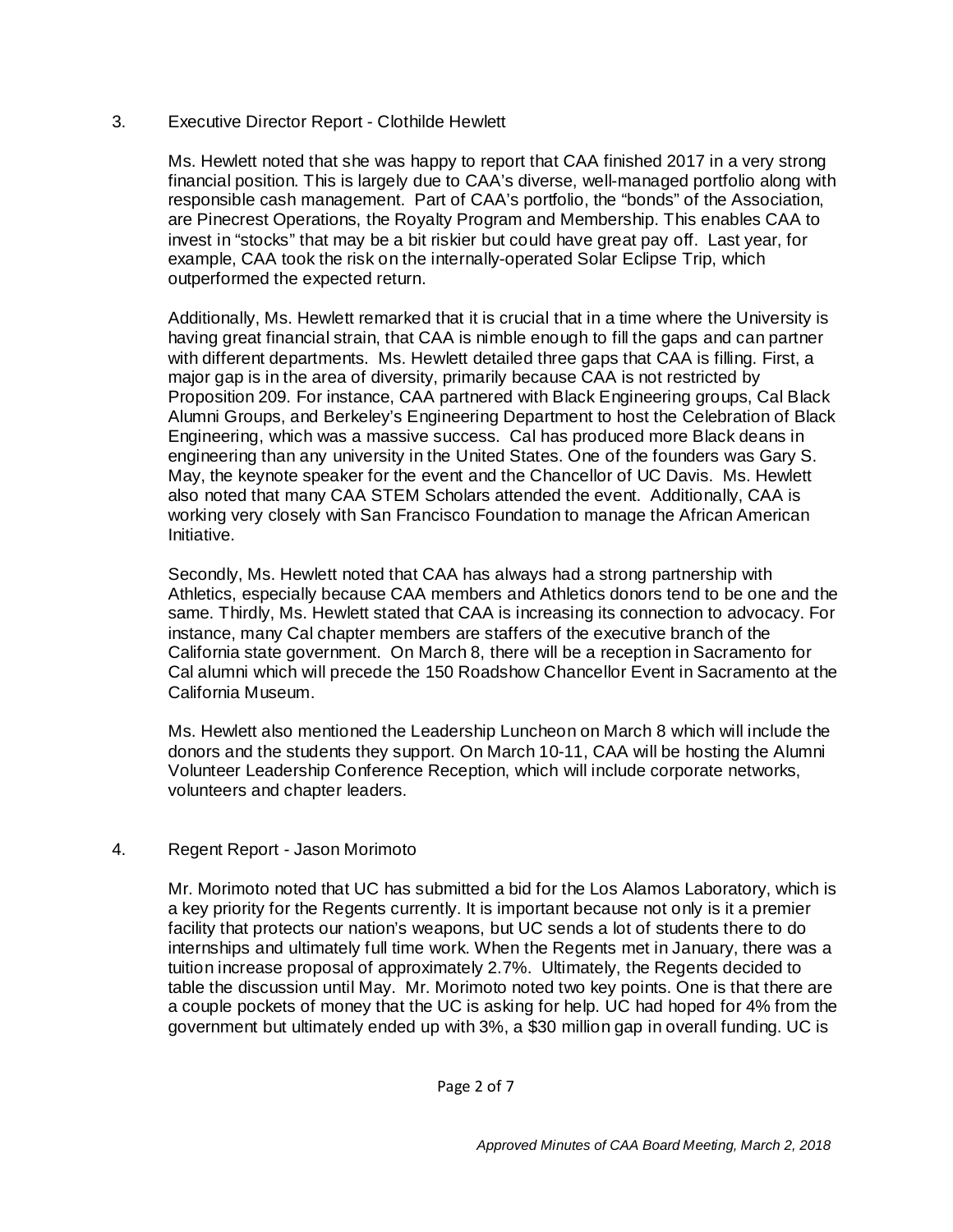also asking for support around infrastructure of about \$40-50 million because most of the buildings need support. UC is also asking for about \$10 million in support to continue enrollment in both undergraduate and graduate students. All three of these are key in balancing the budget where the big focus has been around trying to balance the budget in light of not receiving the additional 1% in funding.

Mr. Morimoto stated that students came in to the meeting with an extreme case against the tuition hike. Mr. Morimoto noted that the reality is that 55% of the students from the UC do not actually pay tuition, so the amount increase would still never be seen. The tuition hike falls primarily to the higher income. Once greater budget cuts are made, there is a concern regarding what kind of impact that would have on the quality of education. Chancellor Christ noted that by not being able to put tuition on the table in January, which impacts many things she has to do on the campus-level. Without a specific budget number, students do not know how much they will have to pay when deciding what university they will attend. Mr. Morimoto noted that advocacy will become especially important in the next few months since a decision must be made in May. Finally, Mr. Morimoto reported that there are several openings on the Regents and that he expects Governor Brown will fill those seats in the near future.

5. Finance Report - Amy Shin, Sherry Jacobs, Monisha Merchant

Ms. Shin introduced Ms. Merchant to produce the year end financials. Ms. Merchant stated that these were preliminary numbers and that CAA would finish the year in the black. CAA was able to bring in revenue in the form of sponsorships and other revenue streams to cover other program costs, a positive trend for CAA. CAA used to rely on healthy royalty partnerships with the university but the Association has begun transitioning out of such reliance.

M/S/A: The CAA Board of Directors approved the preliminary 2017 financial report.

6. Pinecrest Chalet Economic Forecast and Lair Capital Renovation Plan – Matt Terwilliger, Mike Yaley, Monisha Merchant

Ms. Hewlett introduced Mr. Terwilliger, Mr. Yaley, and Ms. Merchant. Mr. Yaley began with an overview of the Lair of the Golden Bear ("Lair"), CAA's family camp which hosts approximately 9,000 campers during the summer season. The Pinecrest Chalet ("Chalet") is CAA's most recent property with about 25,000 guests per year. Both the Lair and the Chalet operate on a Special Use Permit issued by the US Forest Service.

The Chalet was purchased by CAA in 2009 in lieu of building a \$6-8 million build out of Camp Oski for winter operations. The Chalet has 24 units and 12 RV sites (six with full hookups). There is an amphitheatre, swimming pool, and it is near Dodge Ridge Ski Resort. During the summer, the Chalet is in very strong demand with high occupancy, and the fall season is solid. However, the winter is dependent on snowfall and the Dodge Ridge Ski Area being open. Spring has limited demand with unpredictable weather and no other local attractions open.

Page 3 of 7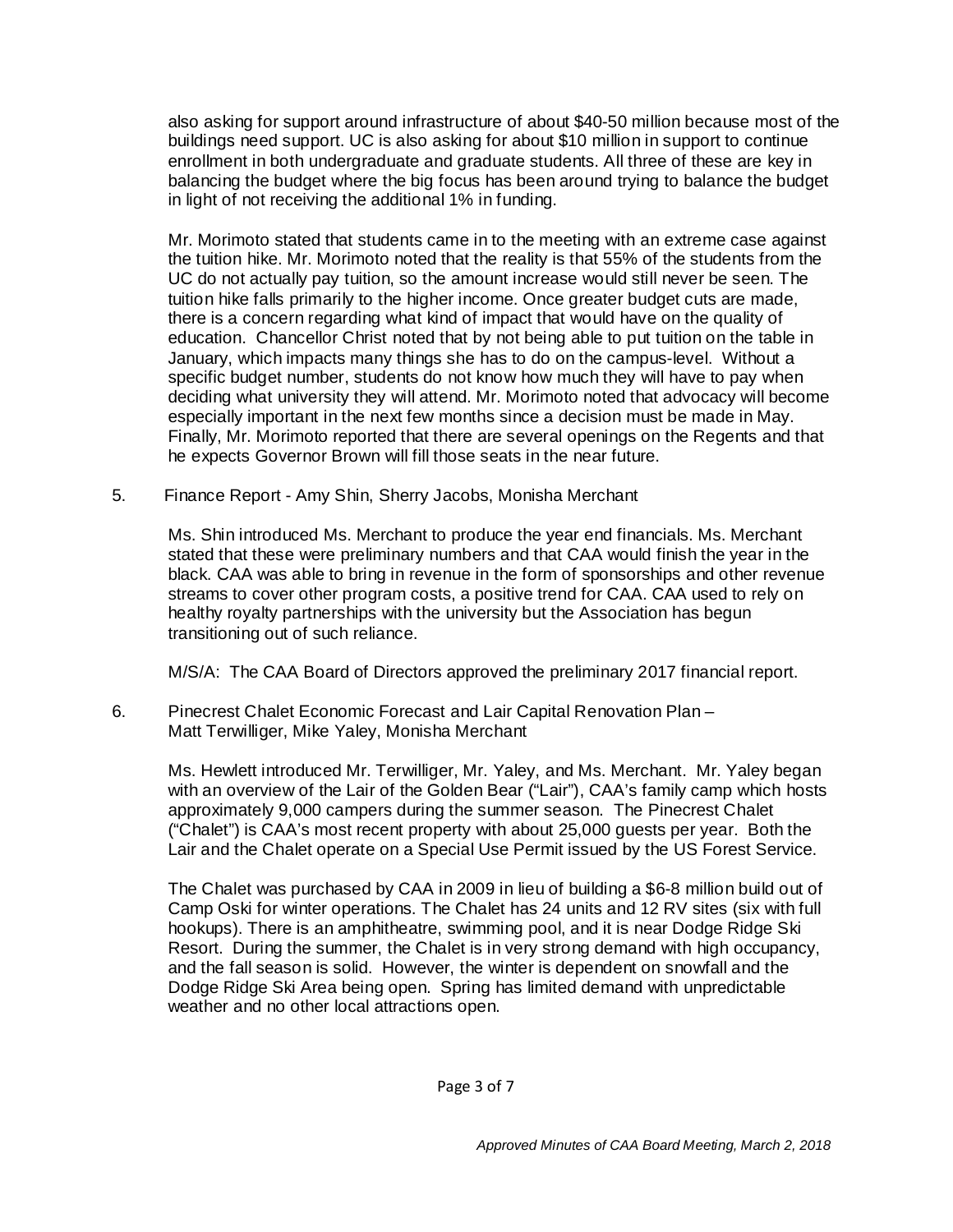Income from the Chalet is considered 'unrelated business income' for IRS tax purposes. The Chalet is also an aging and out of date facility and needs significant investment to maintain the property. Over \$100,000 was spent in 2017 in order to bring the pool up to code and every unit needs a complete remodel and an expansive electrical upgrade was needed for RV sites as well.

Mr. Yaley reviewed Pinecrest Chalet's net contribution to CAA over the last few years. 2015 was \$95,018, 2016 was \$238,710, and the preliminary numbers for 2017 were - \$13,791.

Mr. Yaley explained that the recommendation is to begin due diligence process to explore a potential sale of Pinecrest Chalet by retaining an experienced broker, determining current market value, listing the property of sale, and presenting offers to Pinecrest Chalet Committee for review and approval. Mr. Mart clarified that this was not a vote to sell but a vote to explore selling. The action request for the Board meeting was to vote to authorize CAA staff to complete the Chalet sale due diligence process.

M/S/A: The CAA Board of Directors voted to begin the due diligence process to explore the sale of the Pinecrest Chalet.

Mr. Yaley then discussed the Lair of the Golden Bear. The Lair consists of Camp Gold (1949), which hosts 350 campers per week with 56 seasonal staff, Camp Blue (1957) which holds 350 campers and 56 seasonal staff, and Camp Oski (1996) which hosts 150 campers and 32 seasonal staff. The camps are contiguous on the north fork of the Tuolumne River and is under Special Use Permit from the US Forest Service. All buildings are property of CAA (approximately 250+ structures). These include 200 tent cabins, 15 bathroom/shower buildings, seven lodges/dining halls, a large maintenance facility with auto bay and woodshop that was built in 2006, and various other structures (more than 28).

In addition to the traditional week-long family camp, the Lair offers specialty programing at the front and back ends of the season, such as Family Weekends, Women's Wellness Weekend (adults only), Sports and Recreation Week (adults only), Bear Music Fest (family friendly), multiple weddings, College Prep Camp, and various other groups rent the facility when it's available.

The camp opens in early June and runs until late September. The opening and closing of the camp takes about one month each. There are five full time employees in Pinecrest, three in Berkeley, and three split their time between both. There are also almost 150 seasonal employees. The annual gross revenue of the camp is +/- \$5,300,000 and operating expenses are +/- \$4,000,000.

In 2001, the Lair underwent the process of developing a Master Development Plan. Since 1949, only necessary maintenance had been done and no major renovations had been completed. Many of the larger buildings/facilities were at the end of their remaining life. Infrastructure was crumbling and outdated. The plan was developed through a collaboration of industry professionals, Lair campers, and the US Forest Service. The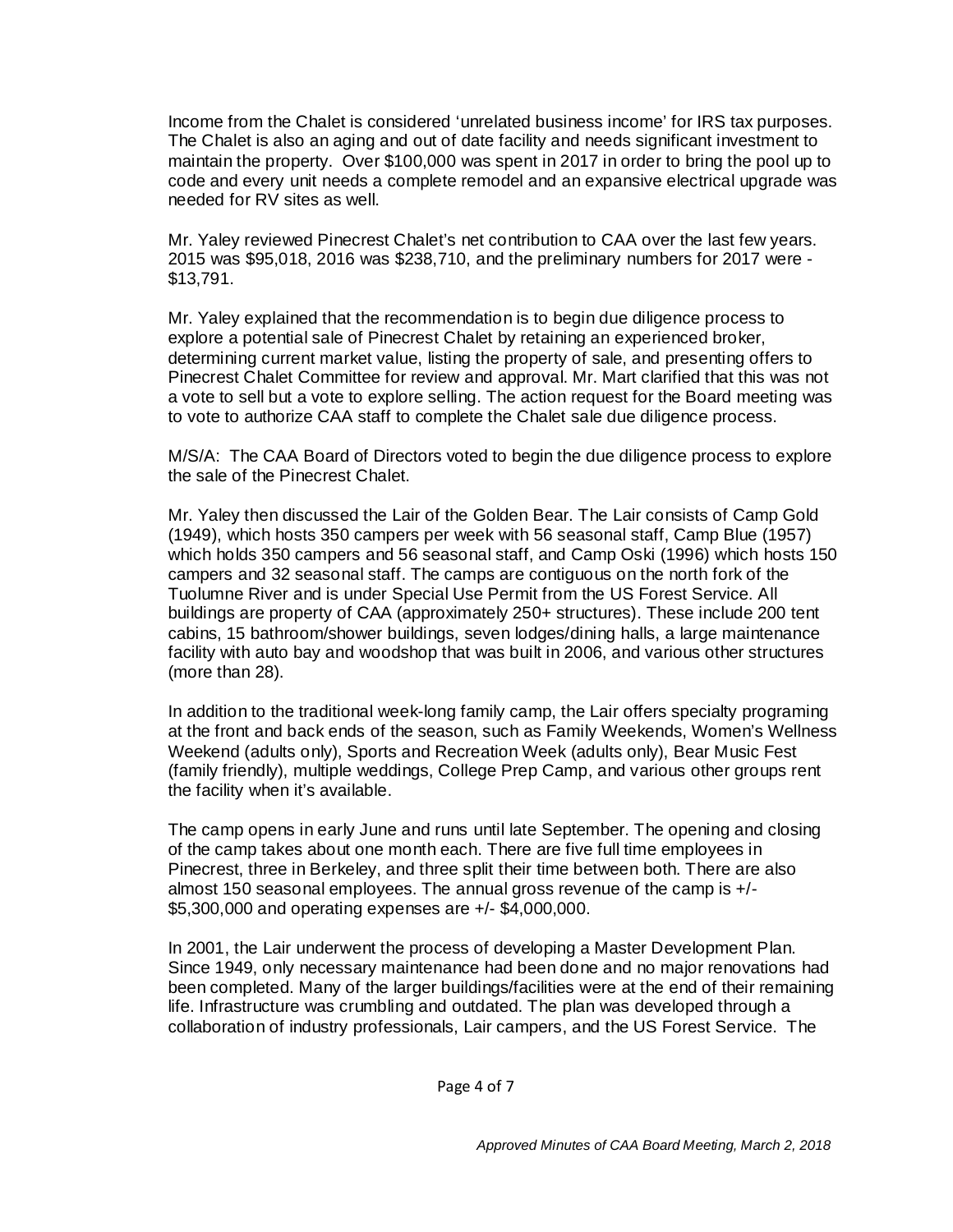plan estimated a 15-year build out at a cost of \$17 million. To date, the Lair has spent about \$12 million. Many major projects are yet to be completed. The majority was spent from 2006-2012 went to all new bathrooms (10 total), pools at Camps Blue and Gold, all new recreation areas, and numerous new tents and small projects. Remaining projects include Camps Blue and Gold Dining Halls (\$1-2+ million for each), 'Spine' road (\$500,000-\$1 million), 100+ camper tents (\$2 million+), Oski Campus (\$6-8 million), and smaller projects approved in the plan (\$2-3 million).

Mr. Yaley noted that now the Lair is recommending a five-year plan for Lair Capital Improvement Fund with a target amount of \$500,000/year with potential fund sources as private donations, a capital campaign, loans, proceeds from sale of the Pinecrest Chalet and the Life Membership Fund. Next steps include revisiting the asset reserve study that was completed in 2010 and presenting an updated plan for approval to the Board Finance Committee.

7. Closed Session: Pinecrest LLC Update and Next Steps - Rob Kornegay and Mark Parnes – Wilson Sonsini Goodrich & Rosati

Mr. Mart put the meeting into closed session for Board discussion and excused all nonvoting Directors and CAA Staff.

Mr. Mart brought the meeting back into open session.

M/S/A: The CAA Board of Directors voted to begin the due diligence process to explore the conversion of the Lair of the Golden Bear to a Limited Liability Corporation (LLC).

8. Closed Session: Review of Non-Profit Wages as Compared to CAA – Amanda Pouchot

Mr. Mart put the meeting into closed session for Board discussion and excused all nonvoting Directors and CAA Staff except for CAA Human Resource Senior Director, Jenny Robles.

Mr. Mart brought the meeting back into open session.

M/S/A: The CAA Board of Directors approved the Senior Management team salaries as consistent with comparable nonprofit salary benchmarks.

The Directors enjoyed lunch with CAA staff, 12:00pm – 1:00pm

1:00pm: Public Comment

Mr. Mart asked for public comment. There was no public comment.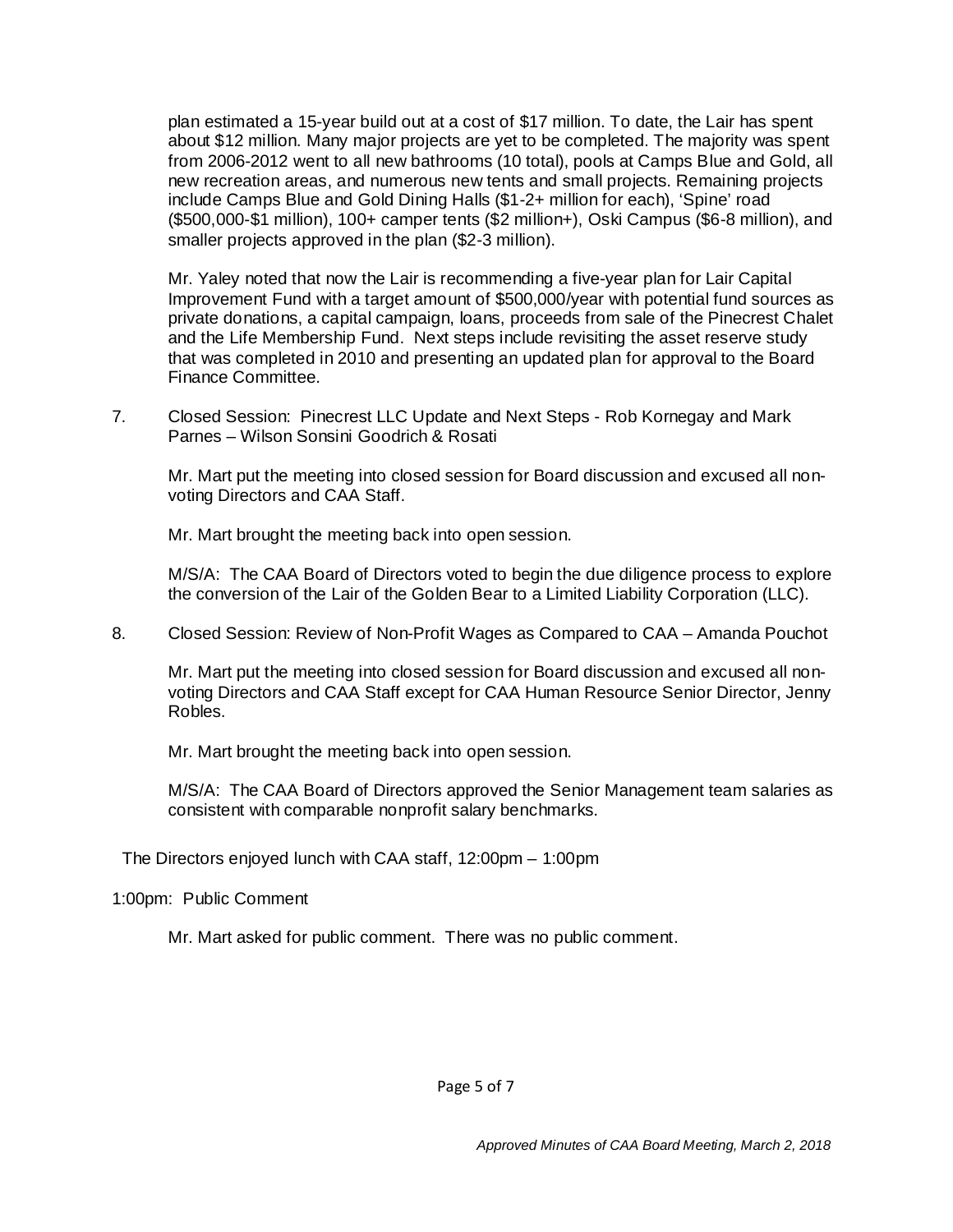9. Awards Committee Report - Catherine McKee

Ms. McKee noted that the Awards Committee worked together with the UC Berkeley Foundation committee members to select the following 2018 Achievent Award recipients who will be honored on May 10, 2018 at Berkeley Charter Gala:

- Alumnus of the Year: Barry C. Barish
- Berkeley Founders Award: Warren E. Spieker, Jr.
- Campanile Excellence in Achievement: Elizabeth Hausler, Alfredo Quinones-Hinojosa, Amy Trask, and Cher Wang
- Fiat Lux Faculty Award: Jennifer Doudna
- Mark Bingham Award for Excellence in Achievement by Young Alumni: Alexa Koenig and Rulette Mapp
- 10. Announcements Eric Mart

Mr. Mart reminded the Directors of the Board giving goal and mentioned the Big Give on March 8, in which the Directors can donate to CAA or campus. Mr. Mart also reminded everyone of Berkeley Charter Gala on May 10 and Charter Day on March 23. Additionally, Mr. Mart mentioned the Leadership Luncheon on March 8 and highly recommended that the Directors attend if their schedules allow.

11. Progress Report on Strategic Plan - Susie Cohen Crumpler

Ms. Hewlett noted that CAA measures its progress against the Strategic Plan through the Key Performance Indicators, which correlate with the CAA Scorecard. Ms. Hewlett introduced Ms. Crumpler.

Ms. Crumpler stated that CAA senior management ensures that all staff members are thinking about their activities in alignment with CAA's Strategic Plan priorities. When staff builds their goals for the year, they are aligned with the overarching mission and plans. Ms. Crumpler noted that the strategic directions are there to focus our efforts on engaging the greatest number of alumni, to strengthen partnerships with campus, UDAR, and other colleges and associations.

In 2017, CAA engaged 133,104 alumni through CAA programs. CAA's goal is to actively engage alumni and to increase this number up from 133,104 to 500,000 over the five year plan. While the number is growing, another key metric is that CAA is still engaging alumni who are already engaged and nurturing these relationships. Ms. Crumpler noted that digital engagement is coming into play, which creates more ways for alumni to be engaged and active.

Page 6 of 7